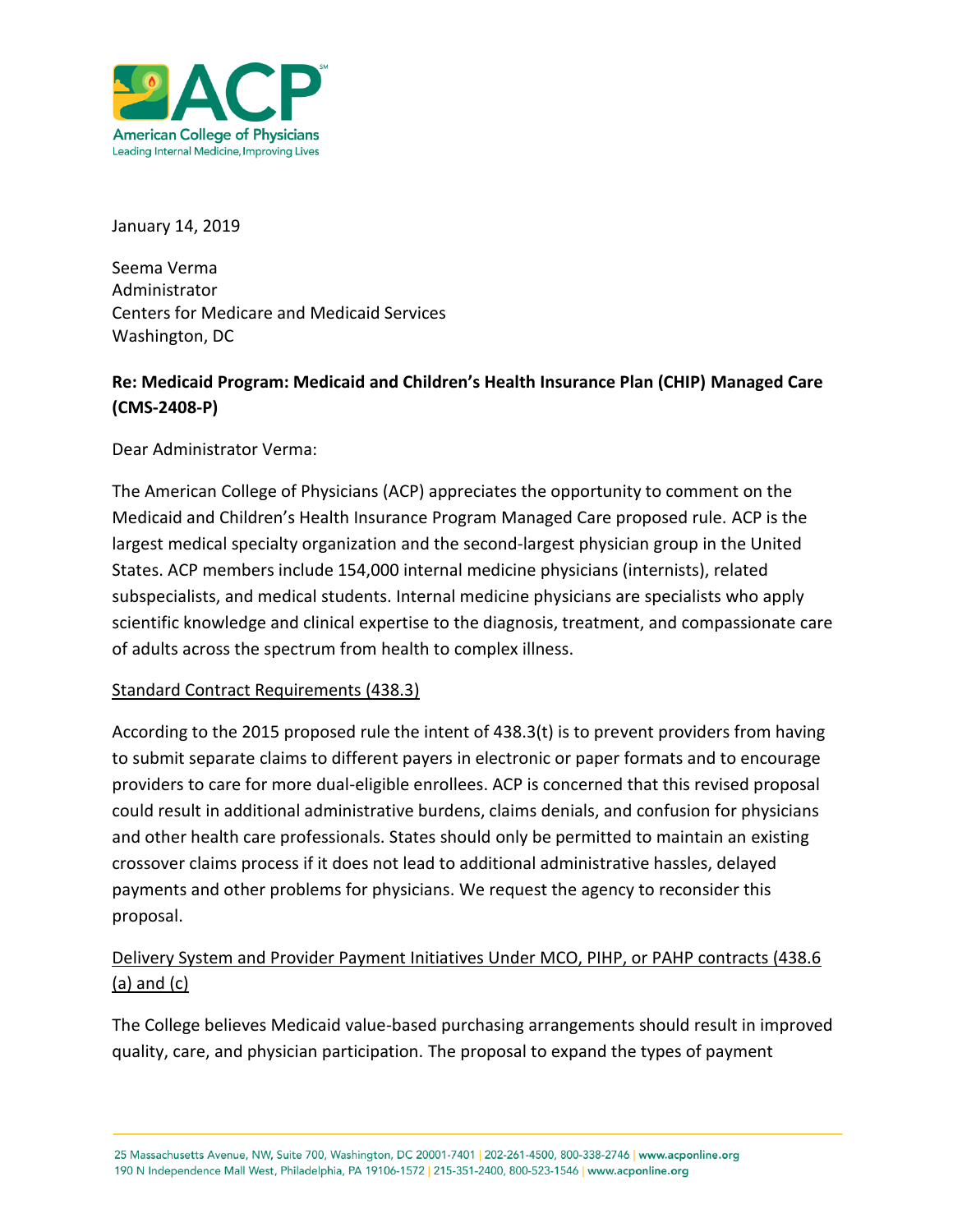arrangements to include Medicare-equivalent rates may help to incentivize physician participation in Medicaid and enable participating physicians to serve more Medicaid enrollees.

ACP continues to support the Patient-Centered Medical Home (PCMH) model, a team-based model that emphasizes care coordination, a strong physician-patient relationship, and preventive care. According to the Kaiser Family Foundation, 29 states report that at least some beneficiaries are served by a PCMH in their Medicaid programs (1).

Wider implementation of the PCMH model through MCO and other contracts may encourage delivery of care based on value rather than volume and improved patient experience as well as achieve other important goals such as the integration of behavioral health into the primary care setting.

#### Information to Plan Enrollees (438.10)

Medicaid has become more complex for patients over the last decade as more programs have transitioned from fee-for-service to managed care and introduced concepts typical of private insurance plans such as narrow networks, cost-sharing, and wellness programs. The College believes Medicaid plan materials should be made available to meet the needs of the Medicaid population, including those with disabilities and/or limited English proficiency and literacy. Multilingual Medicaid informational materials and language interpretation services should be made available since more than half of people with limited English proficiency have incomes that would make them eligible for Medicaid.

ACP is concerned about the changes to 438.10(f) that propose to change the requirement that MCOs notify enrollees within 15 days of a covered plan's receipt or issuance of a provider termination notice. Changing the requirement to up to 30 days before the effective date of termination may not give enrollees sufficient time to find and transition to a new physician or other health care professional. We urge the agency to reconsider this change.

Health literacy among racial and ethnic minorities must be strengthened in a culturally and linguistically sensitive manner. ACP has recommended that cultural competency training be incorporated into medical school curricula to improve cultural awareness and sensitivity (2). We request that MCO provider directories continue to be required to disclose whether a physician or other health care professional has competed cultural competence training so that enrollee are matched to the provider that best suits their needs.

We are also concerned about the proposed changes to provider directory requirements. Evidence from the Arkansas Works waiver work requirement implementation effort shows that the Medicaid population may not have ready access to online information sources or may experience confusion navigating web-based information (3). We believe that paper provider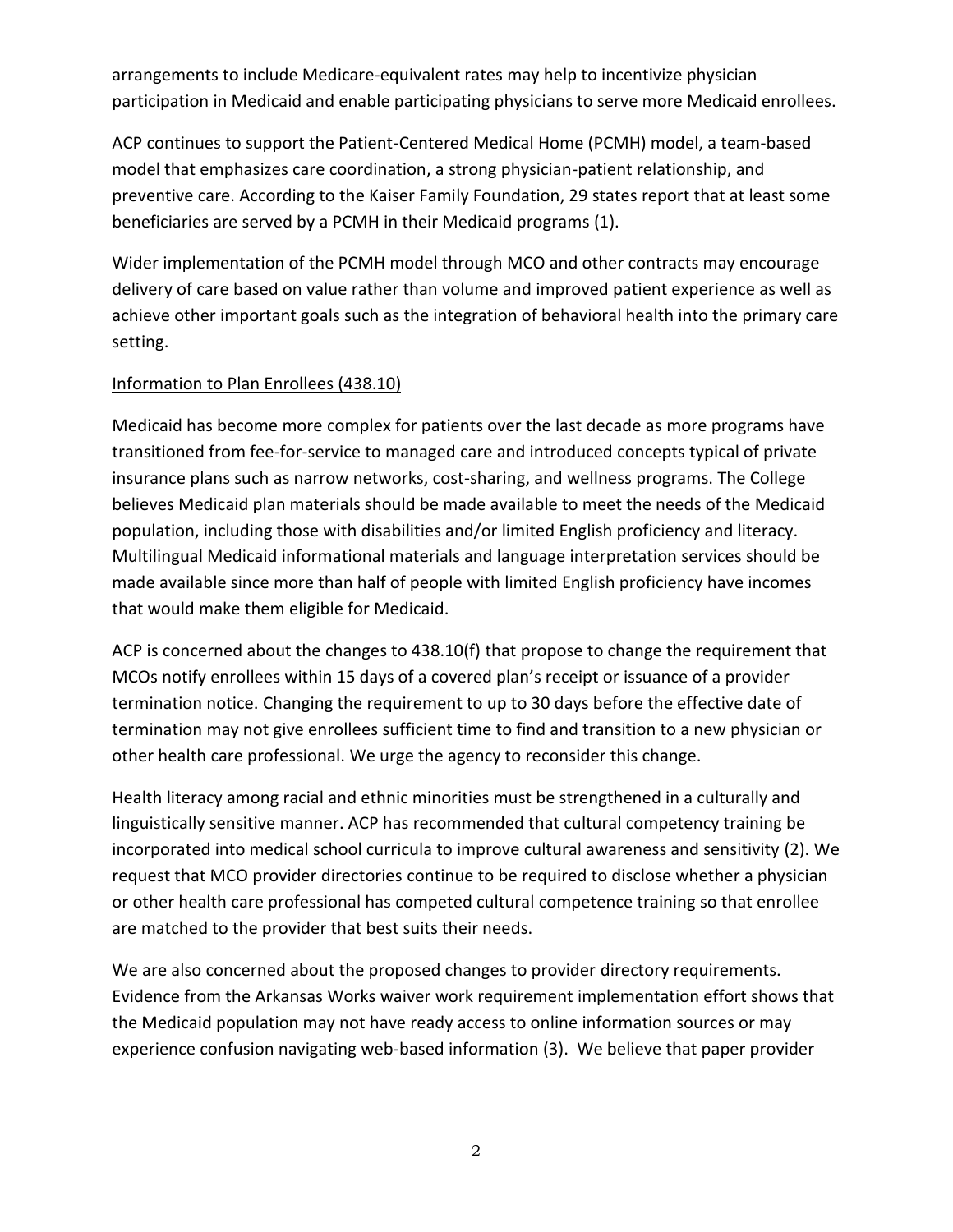directories must be updated on a regular basis and that online resources and mobile phonebased applications should supplement, not replace, accurate paper directories.

#### Network Adequacy Standards (438.68)

We strongly oppose the elimination of requirement that states develop and enforce time and distance standards for primary care and specialist physicians. In general, MCOs and other entities must have a sufficient number of providers to assure that all appropriate services are available and accessible to each enrollee with reasonable promptness and immediately available when medically necessary. ACP supported the 2015 proposal to require states to apply travel time and distance standards for primary care providers and other provider categories (4). Time and distance standards are used by Medicare Advantage and private insurance plans to determine network adequacy and provide a more accurate reflection of enrollee access than other standards such as provider-to-enrollee ratios. Medicaid managed care has a history of provider access problems (5) and strong adequacy standards are necessary to prevent MCOs from developing narrow, insufficient provider networks, where primary care physician turnover (and the disruption of the patient-physician relationship) is common (6). We agree that other quantitative standards should be used to obtain a full understanding of the various facets of access but these should be used in addition to and not in place of time and distance standards.

Additional steps are needed to ensure network adequacy standards are transparent and enforced. A recent MACPAC review of network adequacy standards for Medicaid managed care found that state documents were difficult to locate and that "most states do not provide specific enforcement mechanisms for failure to meet access standards or report network data" (7). We urge the agency to work with states to ensure that network adequacy standards are enforced so that Medicaid enrollees have true access to their preferred physician or health care professional.

## Resolution and Notification: Grievance and Appeals (438.408)

The agency should reconsider the proposal to reduce the number of days an enrollee has to request a state fair hearing for an adverse benefit determination. Capitated managed care is economically encouraged to "underserve" enrollees and plans may be particularly incentivized to deny services (8). As a result, enrollees should be allowed a sufficient amount of time to prepare necessary materials, evidence, and expert advice to substantiate their case. We request that the 120 day timeframe remain.

Thank you for considering our comments. If you have any questions please contact Ryan Crowley, Senior Associate for Health Policy at [rcrowley@acponline.org.](mailto:rcrowley@acponline.org)

Sincerely,